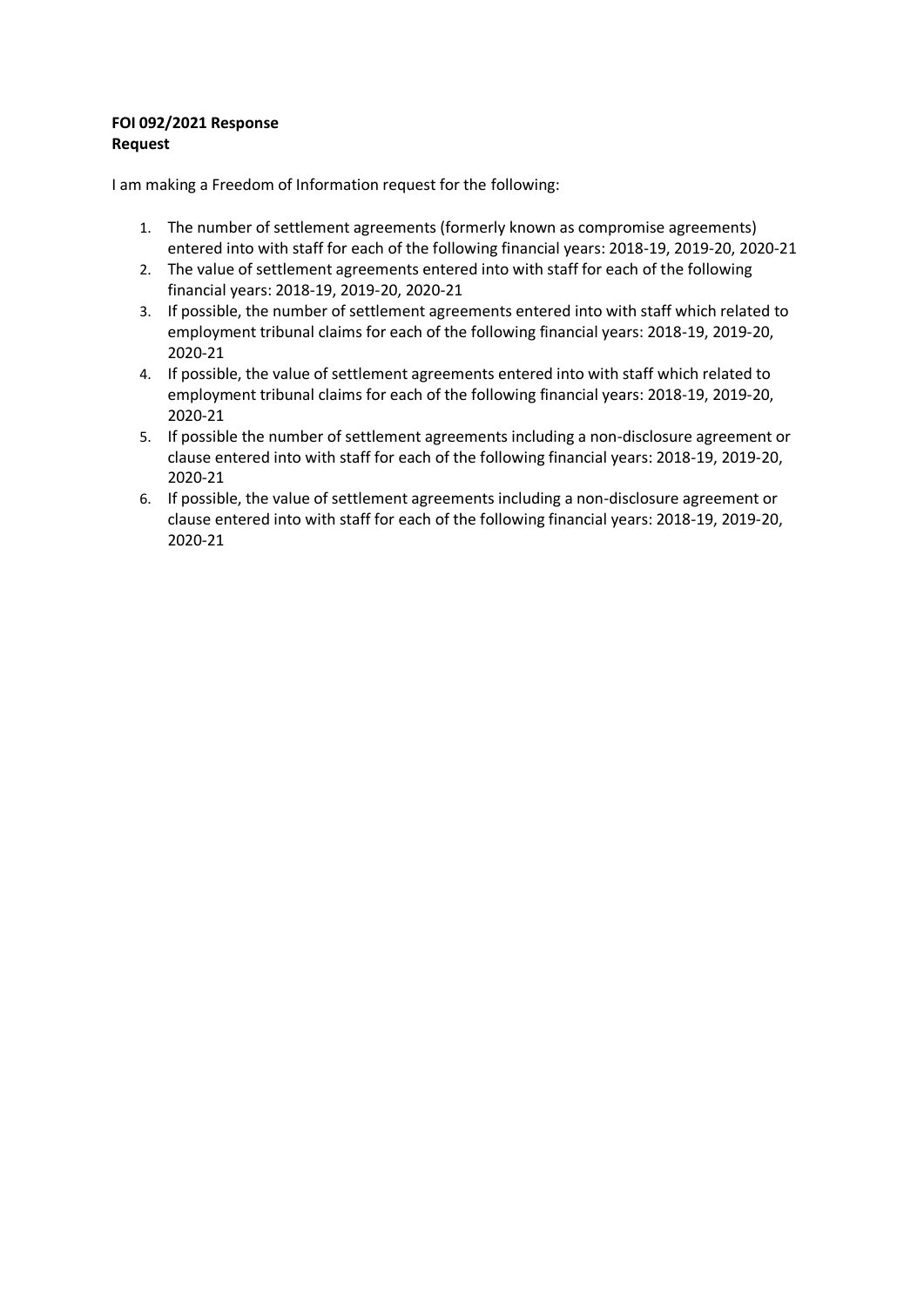## **Response**

**1. The number of settlement agreements (formerly known as compromise agreements) entered into with staff for each of the following financial years: 2018-19, 2019-20, 2020- 21.**

2018/19: 2 2019/20: 1 2020/21: 1

**2. The value of settlement agreements entered into with staff for each of the following financial years: 2018-19, 2019-20, 2020-21.**

2018/19: £103,848.45

2019/20: £21,239

2020/21: £1,679

**3. If possible, the number of settlement agreements entered into with staff which related to employment tribunal claims for each of the following financial years: 2018-19, 2019-20, 2020-21**

2018/19: Nil (0) 2019/20: Nil (0) 2020/21: Nil (0)

4. **If possible, the value of settlement agreements entered into with staff which related to employment tribunal claims for each of the following financial years: 2018-19, 2019-20, 2020-21**

2018/19: N/A 2019/20: N/A 2020/21: N/A

**5. If possible the number of settlement agreements including a non-disclosure agreement or clause entered into with staff for each of the following financial years: 2018-19, 2019-20, 2020-21.**

It should be noted that all the settlement agreements contain a confidentiality clause which sets out the employee's obligations in confidentiality under their contract of employment (e.g relating to patients etc.) and continuing to apply after termination. The terms of the agreement itself are mutually confidential, save where disclosure is required to HMRC, professional advisers and immediate family members or required by law.